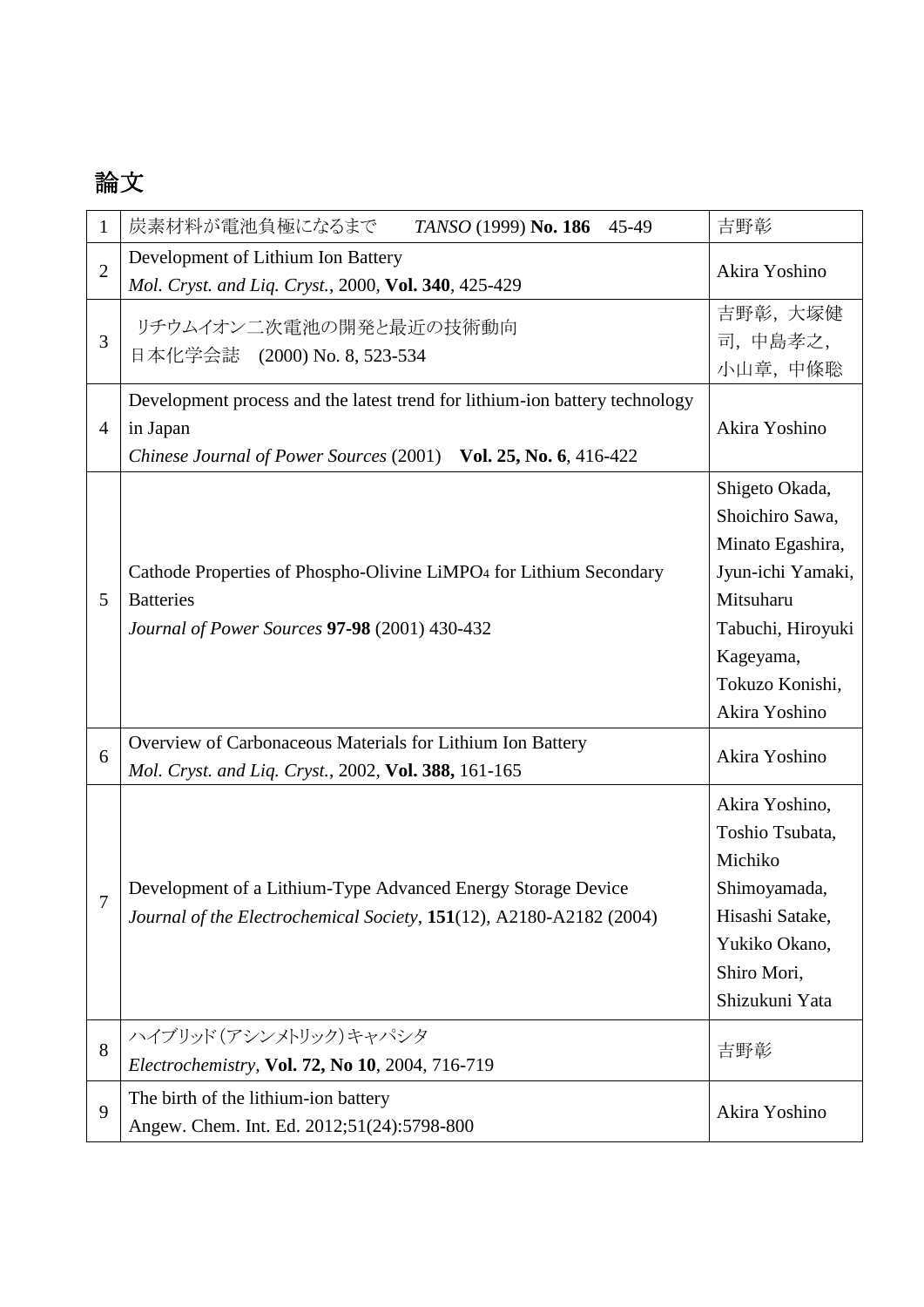## 総説

| $\mathbf{1}$   | 円筒型 Li イオン2次電池が実用段階に、容量は Ni-Cd の約2倍                | 吉野彰, 鈴木信 |
|----------------|----------------------------------------------------|----------|
|                | 日経エレクトロニクス (1992) Nov. 14 63-70                    | 太郎,嶋田隆司  |
| $\overline{2}$ | カーボンを用いた二次電池                                       | 中島孝之, 吉野 |
|                | エレクトロニク・セラミックス (1992) Vol.23,No.119 68-72          | 彰        |
| $\overline{3}$ | リチウムイオン二次電池の開発                                     | 吉野彰      |
|                | 化学工業 (1995) Vol.46, No.11 870-874                  |          |
| $\overline{4}$ | リチウムイオン二次電池の開発と実用化                                 | 吉野彰      |
|                | NEDO-IT-9806-3, (1999) 113-133                     |          |
| 5              | IT 技術の心臓 リチウムイオン二次電池はなぜ生れたか? また、これから               | 吉野彰      |
|                | どうなるのか? PETROTECH July 2002 Vol. 25 No. 7 521-524  |          |
| 6              | 二次電池、キャパシタの長寿命化に必要なセパレータ技術                         | 吉野彰      |
|                | MATERIAL STAGE (2003) Vol 3, No1 89-93             |          |
| $\tau$         | 私の発明手法 発明 No3, 72-74 (2003)                        | 吉野彰      |
| 8              | ハイパワー新規蓄電素子の構成と特徴                                  | 吉野彰      |
|                | 電池技術 第 17 巻 (2005) 141-147                         |          |
| 9              | エネルギーデバイスの現状と高出力型蓄電デバイスの開発                         | 吉野彰      |
|                | CPC 研究会研究報 (2006)                                  |          |
| 10             | 研究開発リーダー No25 2008年4月号 技術情報協会                      | 吉野彰      |
| 11             | リチウムイオン二次電池 未来技術 2008年12月号 エヌティーエス                 | 吉野彰      |
| 12             | 二次電池技術の現在、過去、未来 Semiconductor FPD World, 2009, No5 | 吉野彰      |
| 13             | リチウムイオン電池 化学装置 2009年10月号 工業調査会                     | 吉野彰      |
| 14             | 研究開発リーダー No44 2009 年 11 月号 技術情報協会                  | 吉野彰      |
| 15             | IT 社会を支える「リチウムイオン二次電池」 ーイノベーションの瞬間-                | 吉野彰      |
|                | 化学 2010年1月号 化学同人                                   |          |
| 16             | 電池技術から 繊維学会誌 Vol 66, 2010                          | 吉野彰      |
| 17             | 現場技術者のための電池開発の要点 化学装置 No4 2010                     | 吉野彰      |
| 18             | Polyfile vol.47, No.554 (2010) 大成社                 | 吉野彰      |
| 19             | Polyfile vol.47, No.555 (2010) 大成社                 | 吉野彰      |
| 20             | 次世代リチウム電池と高分子材料 成形加工 Vol22, No.6, 2010             | 吉野彰      |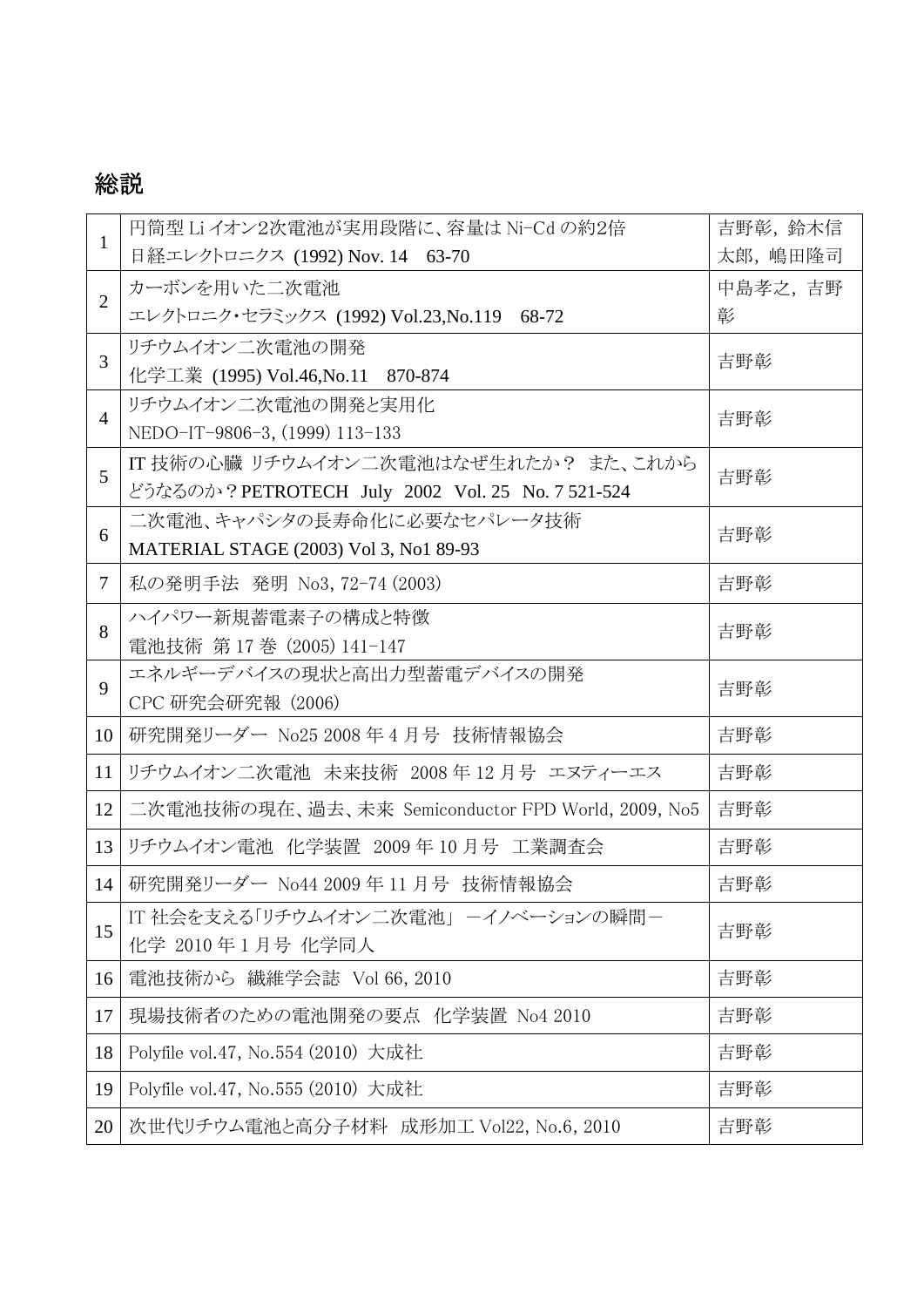| 21 | リチウムイオン二次電池が生まれた日 未来材料 No.11 2010                        | 吉野彰 |
|----|----------------------------------------------------------|-----|
| 22 | Polyfile vol.48, No.574 (2011) 大成社                       | 吉野彰 |
| 23 | リチウムイオン電池と粉体技術 粉体工学会誌 Vol.49 No.1 2012                   | 吉野彰 |
|    | 24 リチウムイオン電池の技術とマテリアル 工業材料 2012, Vol.60, No11            | 吉野彰 |
| 25 | リチウムイオン電池総論 ぶんせき 日本分析化学会<br>2013年第10号(466号) 580-584      | 吉野彰 |
| 26 | リチウムイオン電池の現状と課題 月刊ディスプレイ Vol.19, No.12 2013<br>$53 - 55$ | 吉野彰 |

# 著書

| 1              | リチウムイオン二次電池(1996)<br>日刊工業新聞社                                  | 吉野彰<br>(共著) |
|----------------|---------------------------------------------------------------|-------------|
| $\overline{2}$ | リチウムイオン二次電池のための負極用炭素材料 (1996) リアライズ社                          | 吉野彰 (共著)    |
| 3              | 高性能二次電池における材料技術とその評価応用展開 (1998)<br>技術情報協会                     | 吉野彰<br>(共著) |
| $\overline{4}$ | リチウム二次電池(2001) NTS 出版社.                                       | 吉野彰 (共著)    |
| 5              | 新エネルギー自動車の開発と材料 (2001) シーエムシー出版                               | 吉野彰<br>(共著) |
| 6              | リチウム二次電池の技術革新と将来展望 (2001) NTS 出版社                             | 吉野彰<br>(共著) |
| $\overline{7}$ | 21 世紀のリチウム二次電池技術 (2002) シーエムシー出版                              | 吉野彰<br>(共著) |
| 8              | 自動車用大容量二次電池(2003) シーエムシー出版                                    | 吉野彰<br>(共著) |
| 9              | 二次電池材料この 10年と今後 (2003) シーエムシー出版                               | (監修)<br>吉野彰 |
| 10             | リチウムイオン電池物語(2004) シーエムシー出版                                    | 吉野彰         |
| 11             | 自動車用電気二重層キャパシタとリチウムイオン二次電池の高エネルギー<br>密度化・高出力化技術 (2005) 技術情報協会 | 吉野彰<br>(共著) |
| 12             | 自動車用先端材料の現状と展望 (2005) シーエムシー出版                                | 吉野彰<br>(共著) |
| 13             | 電池革新が開く次世代電源 (2006) NTS 出版                                    | 吉野彰<br>(共著) |
| 14             | ユビキタスエネルギーの最新技術 (2006) シーエムシー出版                               | 吉野彰<br>(共著) |
| 15             | 炭素素原料科学と材料設計 Ⅶ (2006) CPC 研究会                                 | 吉野彰 (共著)    |
| 16             | 電池部材の高性能化と信頼性の向上 (2007) 技術情報協会                                | 吉野彰 (共著)    |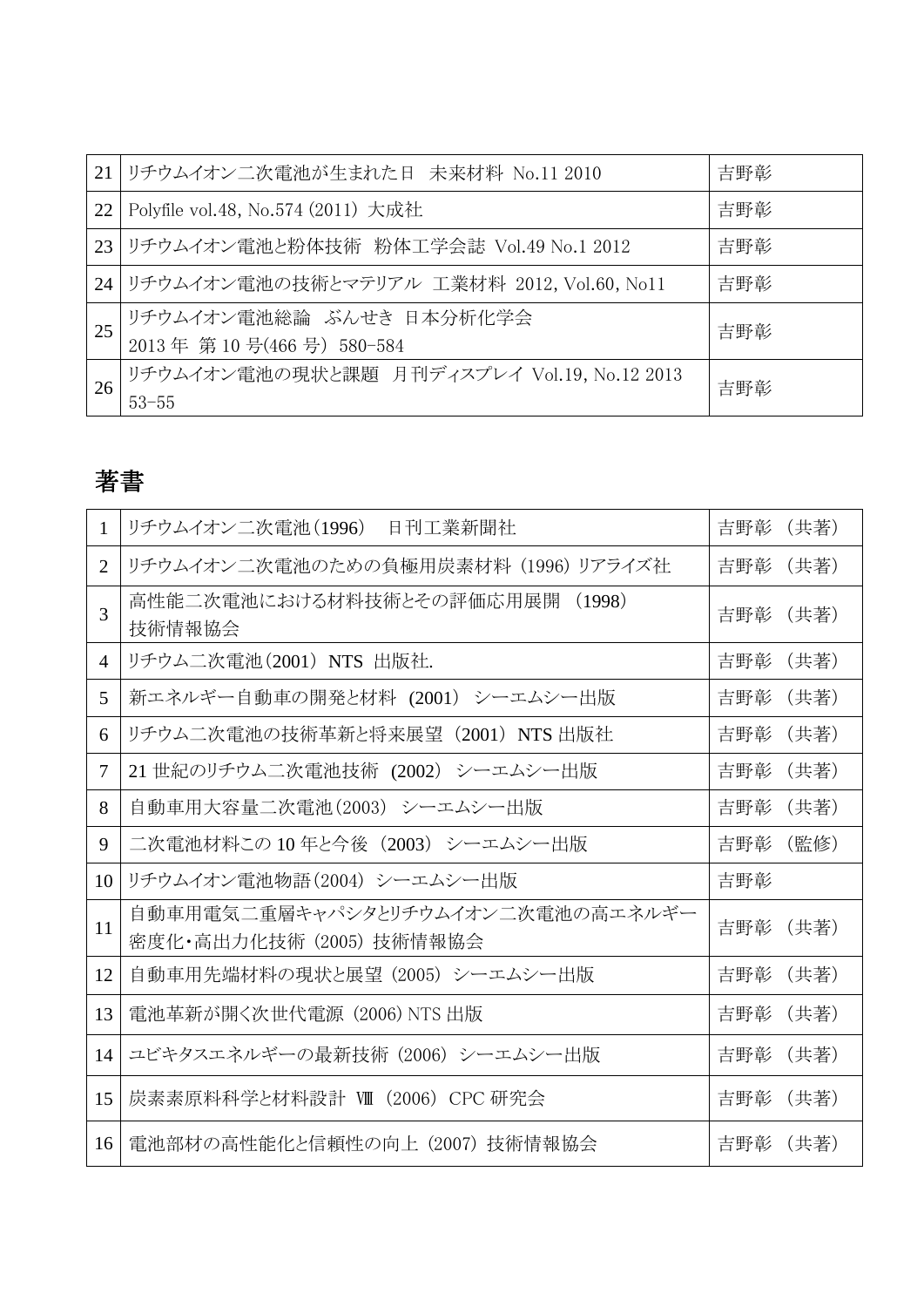| 17 | 最新リチウムイオン二次電池(2008)情報機構                          | 吉野彰<br>(共著)     |
|----|--------------------------------------------------|-----------------|
| 18 | 2008 最新電池技術大全 (2008) 電子ジャーナル                     | 吉野彰 (共著)        |
| 19 | 研究開発テーマの発掘 (2008)技術情報協会                          | 吉野彰 (共著)        |
| 20 | 次世代自動車用リチウムイオン電池の材料開発 (2008)<br>シーエムシー出版         | 吉野彰 (共著)        |
| 21 | リチウムイオン電池この15年と未来技術 (2008) シーエムシー出版              | 吉野彰<br>(監修)     |
| 22 | リチウムイオン電池の高安全技術と材料 (2009) シーエムシー出版               | 佐藤登 吉野彰<br>(監修) |
| 23 | 高分子表面・界面分析法の新展開 (2009) シーエムシー出版                  | 吉野彰 (共著)        |
| 24 | 新しい研究開発組織・風土のつくり方 (2009) 技術情報協会                  | 吉野彰 (共著)        |
| 25 | 高性能蓄電池(2009)NTS出版                                | 吉野彰<br>(共著)     |
| 26 | 次世代キャパシタ開発最前線 (2009) 技術教育出版社                     | 吉野彰<br>(共著)     |
| 27 | 研究開発テーマの発掘 (2009)技術情報協会                          | 吉野彰<br>(共著)     |
| 28 | 次世代電池 2010 (2009) 日経 BP社                         | 吉野彰 (共著)        |
| 29 | 電池ハンドブック(2010) オーム社                              | 吉野彰<br>(共著)     |
| 30 | リチウムイオン電池の開発と市場 (2010) シーエムシー出版                  | 吉野彰<br>(共著)     |
| 31 | リチウムイオン二次電池の電極・電池材料開発と展望 (2010) 情報機構             | (共著)<br>吉野彰     |
| 32 | リチウムイオン電池 基礎と応用 (2010) 培風館                       | 吉野彰 (共著)        |
| 33 | 自動車用リチウムイオン電池(2010)日刊工業新聞社                       | 吉野彰 (共著)        |
| 34 | プラスチックス エージ エンサイクロペディア 2011 ㈱プラスチックス・エージ         | 吉野彰 (共著)        |
| 35 | エレクトロニクスと高分子 (2011) 化学技術戦略推進機構                   | 吉野彰 (共著)        |
| 36 | EV/HEV 用電池と周辺機器・給電システムの最適化・高効率化技術 (2011)<br>情報機構 | 吉野彰<br>(共著)     |
| 37 | リチウム二次電池の車載技術、劣化・トラブル要因とその対策 (2011)<br>技術情報協会    | 吉野彰 (共著)        |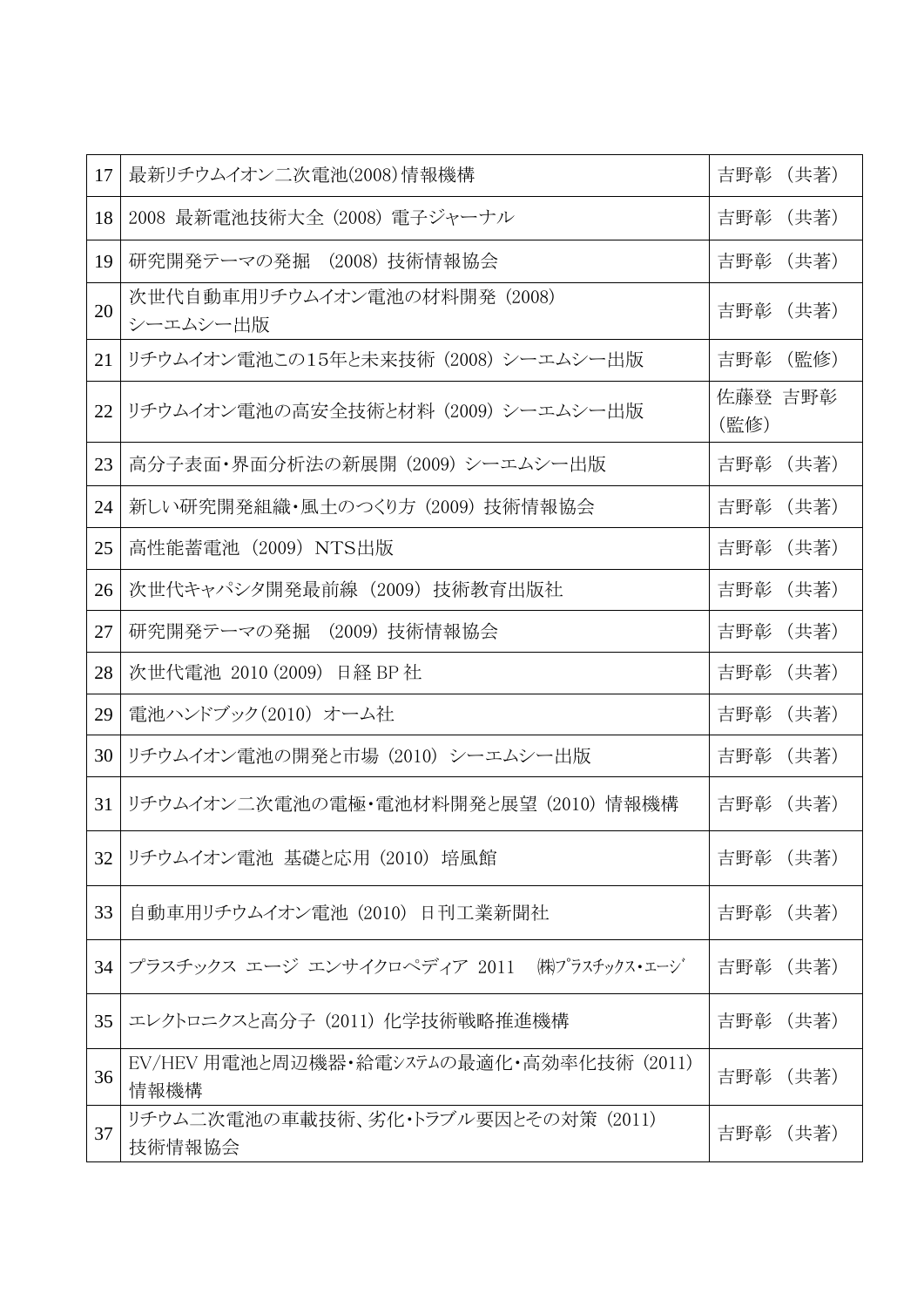| 38 | 最新工業化学 第2章 2.3 リチウムイオン二次電池 (2012)<br>東京電機大学出版局                   | 吉野彰 (共著)                                 |
|----|------------------------------------------------------------------|------------------------------------------|
| 39 | 大容量 Li イオン電池の材料技術と市場展望 (2012) シーエムシー出版                           | (監修)<br>吉野彰                              |
| 40 | イノベーション −日本の軌跡−(2012) 新経営研究会                                     | 吉野彰 (共著)                                 |
| 41 | フィルムの機能性向上と成型加工・評価技術 II (2013) AndTech                           | 吉野彰 (共著)                                 |
| 42 | 技術を創る -知の本流からのメッセージ- (2013)<br>日経 BPコンサルティング                     | 吉野彰 (共著)                                 |
| 43 | Lithium Ion Batteries: Advances and Applications, Elsevier, 2014 | Akira Yoshino<br>$(cor_{\text{author}})$ |
| 44 | リチウムイオン電池の高安全·評価技術の最前線 (2014) シーエムシー出版                           | 吉野彰<br>(監修 共著)                           |

### 学会発表

|                | 炭素を材料とするリチウムイオン電池の新展開<br>第65回日本化学会 春季年会 (1993)3月 28-31日, 547           | 吉野彰                             |
|----------------|------------------------------------------------------------------------|---------------------------------|
| $\overline{2}$ | イオン電池の安全性に及ぼすセパレータの影響<br>第 34 回電池討論会 (1993) 11 月 22 日-24 日, 広島 187-188 | 吉野彰                             |
| 3              | イオン二次電池の発熱挙動の考察<br>第61回電気化学会春季大会 (1994) 4月3日-5日, 仙台50                  | 吉野彰                             |
| $\overline{4}$ | イオン二次電池の過充電時の挙動<br>第35回電池討論会 (1994) 11 月 14 日-16 日, 名古屋 191-192        | 吉野彰,滝澤由<br>美子                   |
| 5              | Li イオン二次電池の熱的特性に関する研究<br>第35回電池討論会 (1994) 11 月 14 日-16 日, 名古屋 13-14    | 津端敏男,吉野<br>彰, 川上文明,<br>鈴木良雄     |
| 6              | リチウムイオン二次電池の開発<br>第 65 回日本化学会春季年会 (1999) 3 月 28-31 日 神奈川 2S3 01        | 吉野彰, 大塚健<br>司,中島孝之,<br>小山章, 中條聡 |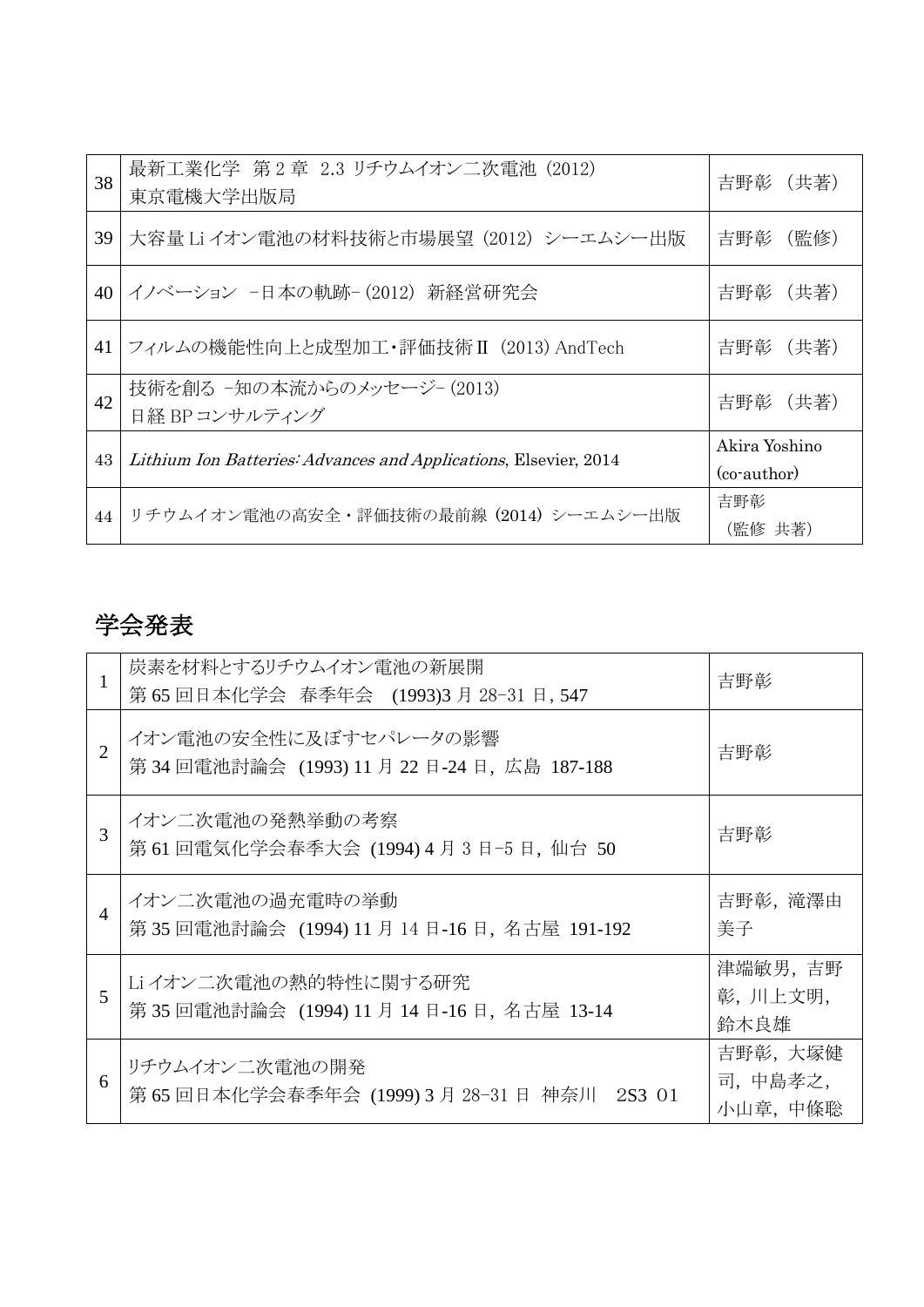| $\overline{7}$ | Development of Lithium Ion Battery<br>The 10th International Symposium on Intercalation Compounds, Okazaki,<br>Japan, May 30- June 3, 1999        | Akira Yoshino                                    |
|----------------|---------------------------------------------------------------------------------------------------------------------------------------------------|--------------------------------------------------|
| 8              | Development of Lithium Ion Battery<br>The 196th Meeting of the Electrochemical Society, Honolulu, Hawaii, USA,<br>Oct. 17-22, 1999                | Akira Yoshino                                    |
| 9              | Carbonaceous materials for lithium ion battery<br>The Gordon Conference on Hydrocarbon Resources (2001) Jan. 7-12,<br>Ventura, USA                | Akira Yoshino                                    |
| 10             | Overview of Carbonaceous Materials for Lithium Ion Battery<br>The International Symposium on Nanocarbons 2001 Nov.14-16, Nagano,<br>Japan 254-255 | Akira Yoshino                                    |
| 11             | リチウム型新規蓄電素子の開発 I-新規な高出力蓄電素子-<br>第43回電池討論会 (2002) 10月 12日-14日, 福岡 458-459                                                                          | 津端敏男, 下山<br>田倫子,吉野彰,<br>佐竹久史, 岡野<br>夕紀子,矢田静<br>邦 |
| 12             | リチウム型新規蓄電素子の開発 II-複合炭素材料の開発-<br>第43回電池討論会 (2002) 10月 12日-14日, 福岡 460-461                                                                          | 津端敏男,下山<br>田倫子,吉野彰,<br>佐竹久史, 岡野<br>夕紀子,矢田静<br>邦  |
| 13             | リチウム型新規蓄電素子の開発 Ⅲ-電解液の検討-<br>第43回電池討論会 (2002) 10月 12日-14日, 福岡 462-463                                                                              | 津端敏男, 下山<br>田倫子,吉野彰,<br>佐竹久史, 岡野<br>夕紀子,矢田静<br>邦 |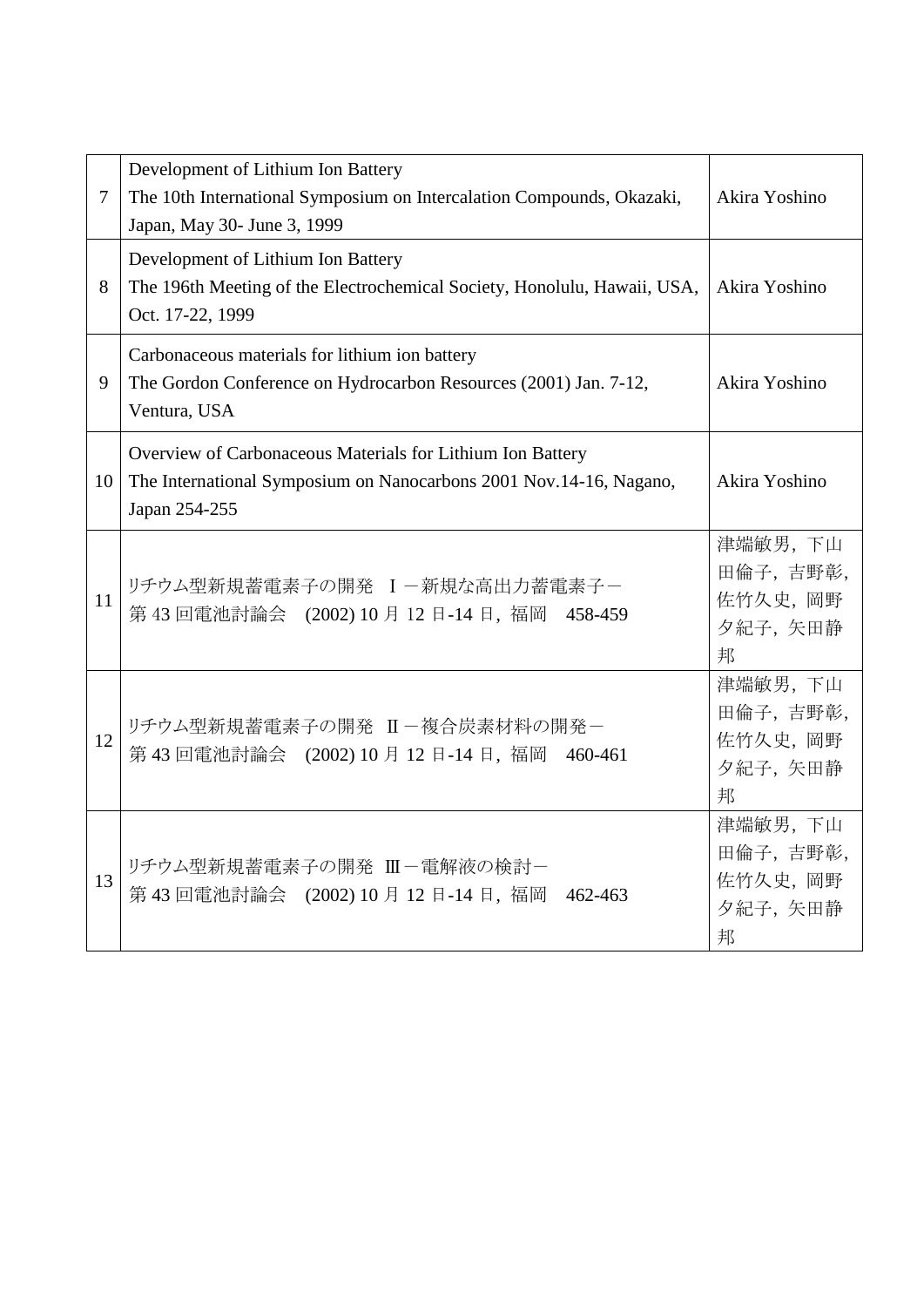| 14 | The Development of lithium type energy storage device $\mathbb{N}$ -General<br>electrochemical performance-<br>第44回電池討論会 (2003) 11 月 4 日-6 日, 大阪 36-37     | 吉野彰, 津端敏<br>男,下山田倫子,<br>佐竹久史, 森嗣<br>朗, 岡野夕紀子,<br>矢田静邦                                                                             |
|----|------------------------------------------------------------------------------------------------------------------------------------------------------------|-----------------------------------------------------------------------------------------------------------------------------------|
| 15 | The Development of lithium type energy storage device $V$ -Durability of<br>第44回電池討論会 (2003) 11 月 4 日-6 日, 大阪 38-39<br>the device-                         | 吉野彰, 津端敏<br>男,下山田倫子,<br>佐竹久史, 森嗣<br>朗, 岡野夕紀子,<br>矢田静邦                                                                             |
| 16 | Development of a Lithium-type Advanced Energy Storage Device<br>The 206th Meeting of the Electrochemical Society, Honolulu, Hawaii, USA,<br>Oct. 3-8, 2004 | Akira Yoshino,<br>Toshio Tsubata,<br>Michiko<br>Shimoyamada,<br>Hisashi Satake,<br>Yukiko Okano,<br>Shiro Mori,<br>Shizukuni Yata |
| 17 | Overview of Energy Storage Devices using Carbonaceous Materials<br>The International Symposium on Nanocarbons 2004 Nov.15-18, Nagano,<br>Japan             | Akira Yoshino                                                                                                                     |
| 18 | リチウムイオン二次電池と新規蓄電素子<br>第72回電気化学会春季大会 (2005) 4月 1日-3日, 熊本 401                                                                                                | 吉野彰                                                                                                                               |
| 19 | リチウムイオン二次電池と錯体化学<br>第 57 回錯体化学討論会 (2007) 9 月 25 日                                                                                                          | 吉野彰                                                                                                                               |
| 20 | New energy storage devices for HEV<br>第46回電池討論会 (2005) 11月 16日-18日, 名古屋                                                                                    | 吉野彰                                                                                                                               |
| 21 | リチウムイオンキャパシタ用負極材料の特性<br>第46回電池討論会 (2005) 11月 16日-18日, 名古屋                                                                                                  | 津端敏男, 下山<br>田倫子,吉野彰,<br>佐竹久史, 森嗣<br>朗, 矢田静邦                                                                                       |
| 22 | 高出力型蓄電素子の開発<br>日本化学会第 86 春季年会(2006) 3 月 27-30 日,千葉[招待講演]                                                                                                   | 吉野彰                                                                                                                               |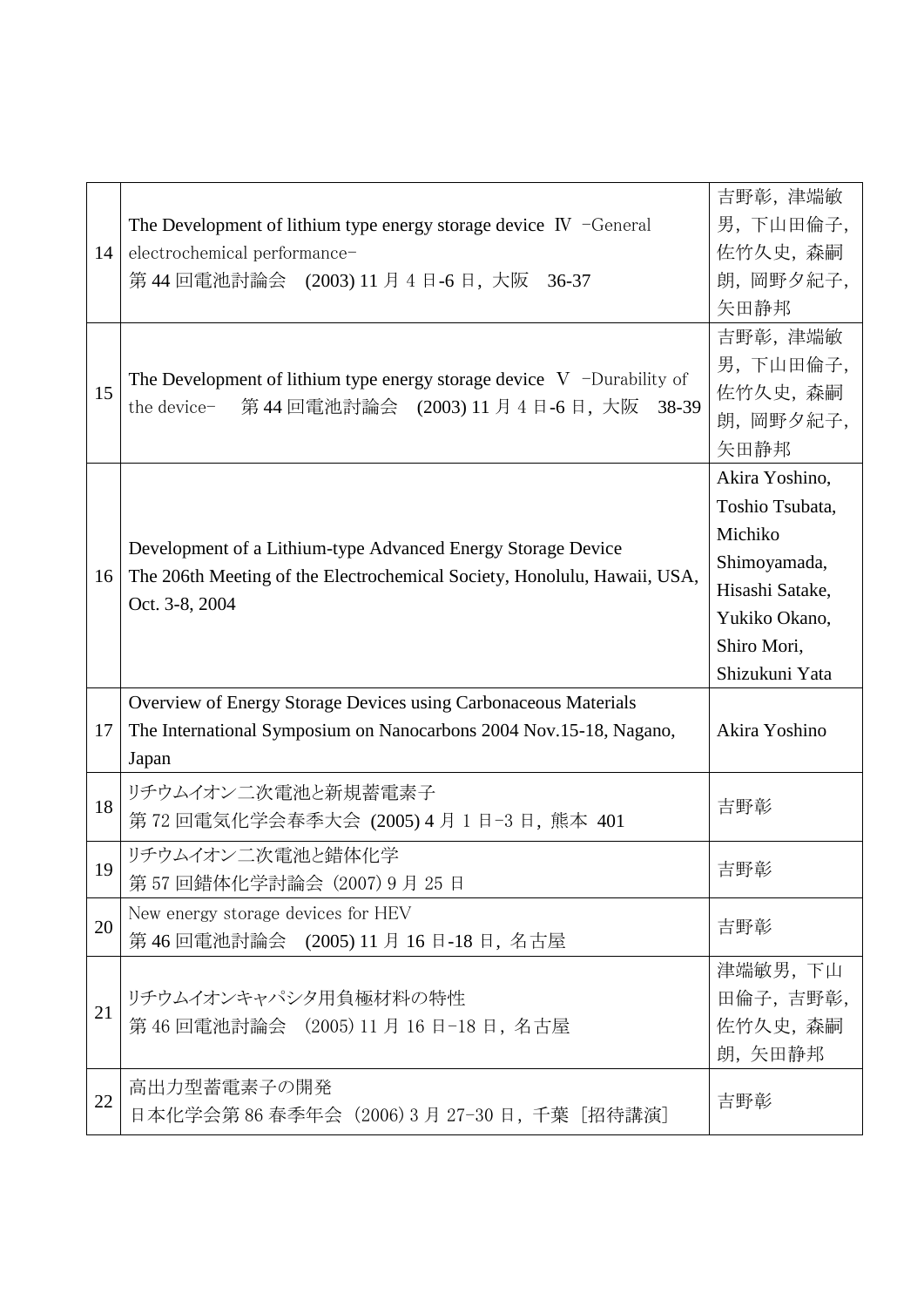| 23 | リチウムイオン二次電池<br>第56回高分子学会年次大会 (2007) 5月 29-31 日, 京都 [招待講演]                                                   | 吉野彰                                                                    |
|----|-------------------------------------------------------------------------------------------------------------|------------------------------------------------------------------------|
| 24 | 核磁化移動を用いた色素増感太陽電池ヨウ素電解液の輸送特性解析<br>2007年電気化学秋季大会 (2007) 9 月 19 日, 東京                                         | 川田健太郎,吉<br>野彰                                                          |
| 25 | New polymer electrolytes based on aliphatic polyketones<br>第48回電池討論会 (2007) 11月 13日-15日, 福岡                 | H.Shobukawa,<br>A.Yoshino,<br>Y.Hashimoto,<br>N.Horiike,<br>S.Yamazaki |
| 26 | PFG-NMR analysis of polymer electrolytes based on aliphatic polyketones<br>第48回電池討論会 (2007) 11月 13日-15日, 福岡 | Y.Hashimoto,<br>N.Horiike,<br>S.Yamazaki,<br>H.Shobukawa,<br>A.Yoshino |
| 27 | ヨウ素電解液中イオン種の同定と輸送特性の考察<br>日本化学会第88春季年会 (2008) 3 月 26 日, 東京                                                  | 川田健太郎, 齋<br>藤陽介, 久保貴<br>哉, 瀬川宏司,<br>吉野彰                                |
| 28 | リチウムイオン電池と化学企業<br>化学工学会 第74年会シンポジウム 2009年3月18日 [招待講演]                                                       | 吉野彰                                                                    |
| 29 | 「高分子・今・未来」二次電池の現状と将来展望<br>第 59 回高分子学会年次大会 (2010) 5 月 26 日-28 日, 横浜                                          | 吉野彰                                                                    |
| 30 | 微細空間中におけるイオンの拡散挙動<br>第 51 回電池討論会 (2010) 2G21, 11 月 9 日-11 日, 名古屋                                            | 吉野彰, 森川卓<br>也,乙部博英,<br>山本挙, 橋本康<br>博                                   |
| 31 | 多孔体の三次元微細孔解析<br>第 51 回電池討論会 (2010) 2G22, 11 月 9 日-11 日, 名古屋                                                 | 乙部博英, 森川<br>卓也,山本举,<br>橋本康博, 吉野<br>彰                                   |
| 32 | セパレータ微細孔内のシミュレーションによるイオン拡散解析<br>第 51 回電池討論会 (2010) 2G23, 11 月 9 日-11 日, 名古屋                                 | 山本挙,乙部博<br>英, 森川卓也,<br>橋本康博,吉野<br>彰                                    |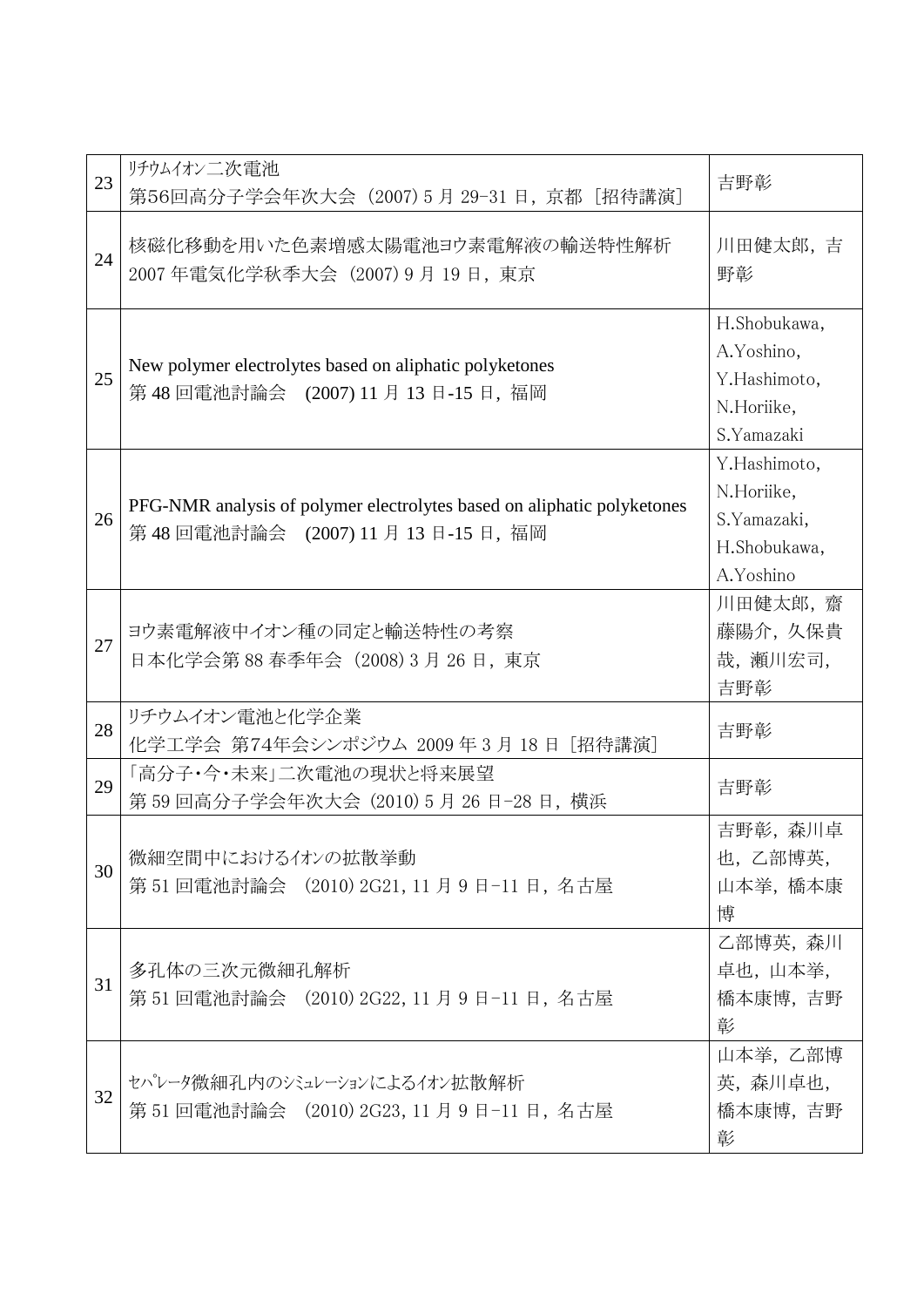| 33 | セパレータ微細孔内の PFG-NMR によるイオン拡散解析<br>第 51 回電池討論会 (2010) 2G24, 11 月 9 日-11 日, 名古屋                                                                                                               | 森川卓也, 乙部<br>博英,山本挙,<br>橋本康博, 吉野<br>彰                                                  |
|----|--------------------------------------------------------------------------------------------------------------------------------------------------------------------------------------------|---------------------------------------------------------------------------------------|
| 34 | Latest trends of Lithium Ion Battery Technology and Market<br>3rd International Symposium on Advanced Plasma Science and its<br>Applications for Nitrides and Nanomaterials (2011), Nagoya | Akira Yoshino                                                                         |
| 35 | リチウムイオン二次電池産業の現況とLIBTEC の活動<br>日本化学会 第 91 春季年会 (2011) 2H8-26, 3 月 26 日-29 日, 横浜                                                                                                            | 吉野 彰                                                                                  |
| 36 | カルシウムイオン電池用 Ca3Co2O6 正極の特性<br>第52回電池討論会 (2011) 4E20, 10 月 17 日-20 日, 東京                                                                                                                    | 石川誠也, 上田<br>大樹,福田健人,<br>千坂光陽, 稲田<br>亮史, 夏目穣,<br>石井文清,山下<br>誠一, 河野禎市<br>郎,吉野彰,櫻<br>井庸司 |
| 37 | リチウムイオン二次電池の開発経緯と将来展望<br>電子情報通信学会 2012 総合大会 2012 年 3 月 22 日 (岡山)                                                                                                                           | 吉野 彰                                                                                  |
| 38 | リチウムイオン電池技術と未来社会<br>日本化学会第92回春季年会 3B1-04, 2012年3月27日 (日吉)                                                                                                                                  | 吉野 彰                                                                                  |
| 39 | Lithium ion battery and nanotechnology<br>8th International Nanotechnolgy Conference, May 10th, 2012 (Tsukuba)                                                                             | Akira Yoshino                                                                         |
| 40 | Lithium Ion Battery Technology and Materials<br>International Nanofiber Symposium 2012, Jun. 5th, 2012 (Tokyo)                                                                             | Akira Yoshino                                                                         |
| 41 | Lithium ion battery and polymer materials<br>IUPAC World Polymer Congress MACRO 2012, Jun. 28th, 2012<br>(Blacksburg, VA, USA)                                                             | Akira Yoshino                                                                         |
| 42 | リチウムイオン電池と高分子材料<br>石油学会・石油化学学会 第42回石油・石油化学討論会 2012年10月<br>11日                                                                                                                              | 吉野 彰                                                                                  |
| 43 | 電極構造および電池特性に及ぼす電極乾燥の効果<br>第 53 回電池討論会 (2012) 2A16, 11 月 14 日−16 日,福岡                                                                                                                       | 中尾整,上野哲<br>生, 新福隆志,<br>神田基,太田璋,<br>吉野彰                                                |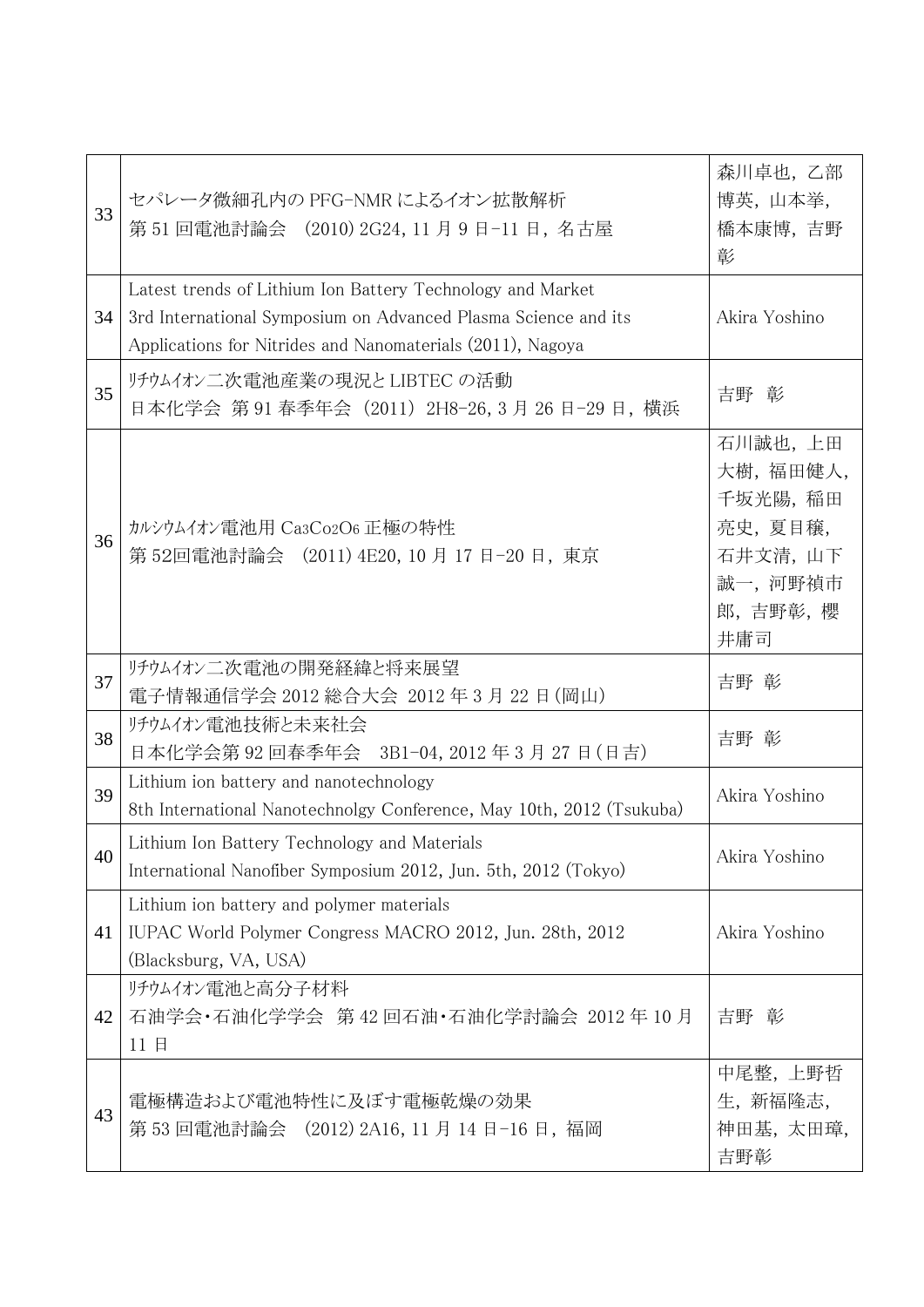| 44 | 標準評価方法としての LIB 用活物質の単一粒子電気化学挙動<br>第 53 回電池討論会 (2012) 3A19, 11 月 14 日-16 日, 福岡                                                                                                   | 山崎昌保, 神田<br>基,太田璋,吉<br>野彰                               |
|----|---------------------------------------------------------------------------------------------------------------------------------------------------------------------------------|---------------------------------------------------------|
| 45 | LIB 用負極電極構造の電池特性に与える影響<br>第 53 回電池討論会 (2012) 3D27, 11 月 14 日-16 日, 福岡                                                                                                           | 江田信夫, 勝山<br>裕大, 澤田大輔,<br>森本孝,吉田明<br>美, 尾形大輔、<br>太田璋,吉野彰 |
| 46 | 3–D Imaging of separator pore structure and Li+ diffusion behavior<br>International Battery Association Meeting 2013, Mar., 11th, 2013,<br>Barcelona, Spain                     | Akira Yoshino                                           |
| 47 | リチウムイオン電池と蓄電技術<br>電気化学会創立 80 周年記念事業 2013 年 3 月 28 日                                                                                                                             | 吉野 彰                                                    |
| 48 | 次世代二次電池の将来展望<br>第62回高分子学会年次大会 2013年5月31日 (京都)                                                                                                                                   | 吉野 彰                                                    |
| 49 | Lithium ion battery and interface reaction<br>International Symposium on Relations between Homogeneous and<br>Heterogeneous Catalysis 2013, Aug. 4-9 (Sapporo, Japan) [Invited] | Akira Yoshino                                           |
| 50 | 第一原理計算を用いた電解液分解メカニズムの検討<br>第 54 回電池討論会 (2013) 1F13, 10 月 7 日-9 日, 大阪                                                                                                            | 夏目穣, 森川卓<br>也, 松岡直樹,<br>吉野彰                             |
| 51 | NMRを中心とした電解液の分解挙動追跡<br>第 54 回電池討論会 (2013) 1F14, 10 月 7 日-9 日, 大阪                                                                                                                | 森川卓也, 松岡<br>直樹, 菖蒲川仁,<br>吉野彰                            |
| 52 | 交流インピーダンス法による Li イオン電池の劣化解析<br>第 54 回電池討論会 (2013) 2B25, 10 月 7 日-9 日, 大阪                                                                                                        | 岩瀬鋭二良, 松<br>岡直樹, 菖蒲川<br>仁,吉野彰                           |
| 53 | Ion diffusion behavior within separator<br>International Battery Association Meeting 2014, Mar., 6th, 2014, Brisbane,<br>Australia [Invited Lecture]                            | Akira Yoshino                                           |
| 54 | Course of development the lithium ion battery and outlook for the future,<br>247th ACS National Meeting and Exposition Mar. 16-20, 2014, Dallas, TX,<br>USA [Keynote Lecture]   | Akira Yoshino                                           |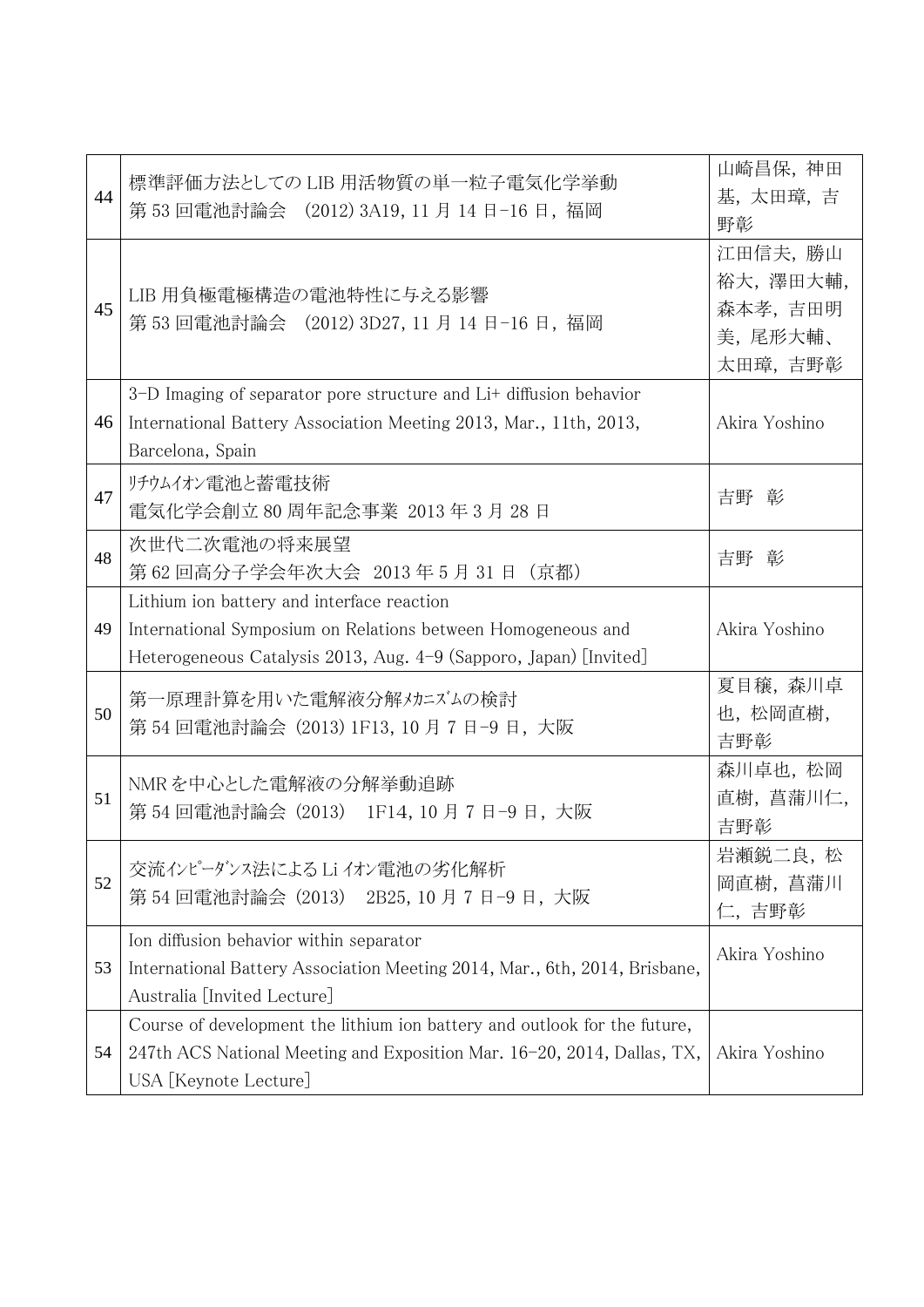| Recent technology of the lithium ion battery                                                          |  |
|-------------------------------------------------------------------------------------------------------|--|
| <sup>1</sup> 55 The 6th IEEE International Nanoelectronics Conference, July 29th, 2014, Akira Yoshino |  |
| Hokkaido Univ., Sapporo, Japan [Keynote Lecture]                                                      |  |

#### 研究会発表

| $\mathbf{1}$   | 負極材料の生成過程と特性                           | 吉野 彰 |
|----------------|----------------------------------------|------|
|                | 1998年度炭素材料学会 2月セミナー 1998年2月26日         |      |
| $\overline{2}$ | リチウム電池からみた PEFC                        | 吉野 彰 |
|                | 高分子学会・高分子エレクトロニクス研究会 61-64 2000年10月24日 |      |
| $\overline{3}$ | リチウム電池を中心とする電池特性の評価                    | 吉野 彰 |
|                | 電気化学会・電気化学セミナー 4,59-65 (2002)          |      |
| $\overline{4}$ | リチウム電池を中心とする電池特性の評価                    | 吉野 彰 |
|                | 電気化学会・電気化学セミナー 4, 15-20 (2003)         |      |
| 5              | ハイパワー新規蓄電素子の構成と特徴                      | 吉野 彰 |
|                | 電気化学会・リチウム電池研究会 2004年6月18日             |      |
| 6              | リチウムイオン二次電池の事業化とその開発経緯                 | 吉野 彰 |
|                | 電気学会東京支部沼津・山梨支所研究発表会 2004年11月25日       |      |
| $\overline{7}$ | キャパシタの現状と課題                            | 吉野 彰 |
|                | 電気化学会 電気化学セミナー 1 (2005) 最先端電池技術        |      |
| 8              | リチウムイオン電池における高分子表面界面の役割                | 吉野 彰 |
|                | 高分子学会 第23回高分子表面研究会 2005年6月16日          |      |
| 9              | ェネルギーデバイスの現状と高出力型蓄電デバイスの開発             | 吉野 彰 |
|                | 炭素材料学会 第2回CPC研究会 2005年6月17日            |      |
| 10             | リチウム型新規蓄電デバイスについて                      | 吉野 彰 |
|                | アドハンスト・ハッテリー技術研究会 第93回定例研究会 2005年8月18日 |      |
| 11             | リチウムイオン二次電池の開発と今後の方向                   | 吉野 彰 |
|                | 日本化学会 近畿支部北陸地区研究発表会 2005年11月12日        |      |
|                | リチウムイオン二次電池の開発と今後の方向                   | 吉野 彰 |
| 12             | 高分子加工技術研究会 第60回例会 2006年3月10日           |      |
| 13             | ここまで来た蓄電・発電技術                          |      |
|                | 近畿化学協会講演会 2006年11月18日                  | 吉野 彰 |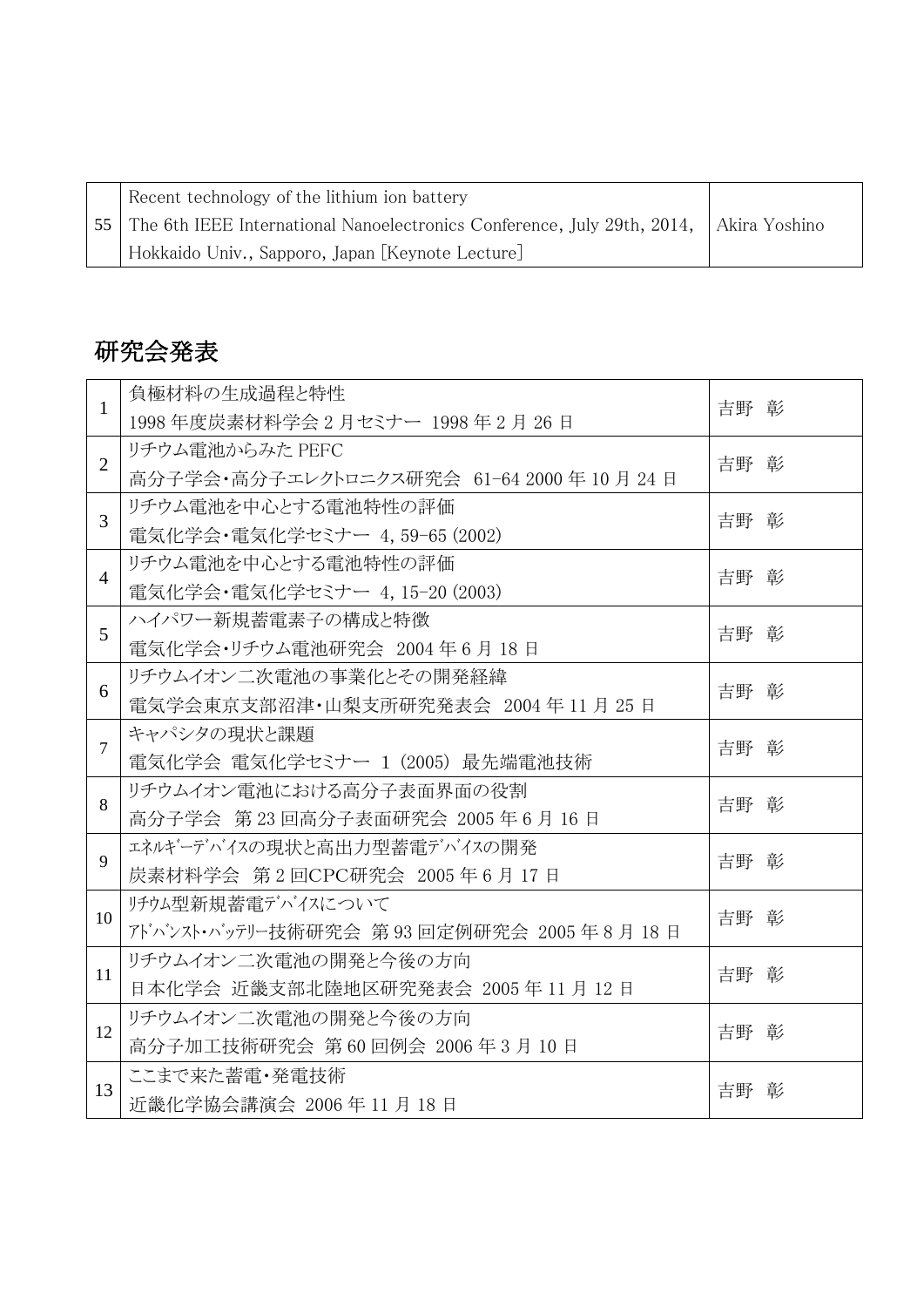| 14 | リチウムイオン二次電池の部材と進歩                                     | 吉野 彰 |
|----|-------------------------------------------------------|------|
|    | 高分子同友会講演会 2006年12月1日                                  |      |
| 15 | 次世代リチウムイオン二次電池とそのセパレータ                                | 吉野 彰 |
|    | プラスチック成形加工学会第 99 回講演会 2007 年 7 月 17 日                 |      |
| 16 | リチウムイオン二次電池の部材と進歩                                     | 吉野 彰 |
|    | 第25回高分子同友会総合講演会 2007年11月26日                           |      |
| 17 | 未来ビークル実現の鍵を握る電池技術                                     | 吉野 彰 |
|    | 豊橋技術科学大学 第7回シンポジウム 2007年 12 月 10 日                    |      |
| 18 | リチウムイオン二次電池の開発経緯と今後の方向                                | 吉野 彰 |
|    | 電子情報通信学会CPM研究会 2008年2月22日                             |      |
| 19 | リチウムイオン二次電池の信頼性・安全性 日本科学技術連盟 第38回                     | 吉野 彰 |
|    | 信頼性・保全性シンポジウム 2008年7月15日                              |      |
| 20 | リチウムイオン二次電池の展望とセパレータ                                  | 吉野 彰 |
|    | 高分子学会 プラスチックフィルム研究会 2008年8月29日                        |      |
| 21 | リチウムイオン二次電池と未来の自動車                                    | 吉野 彰 |
|    | The 10th IEEE Hiroshima Student Symposium 2008年11月22日 |      |
| 22 | リチウムイオン二次電池の最近の動向と今後の方向                               | 吉野 彰 |
|    | 高分子学会 高分子と水・分離研究会 2008年12月4日                          |      |
| 23 | 電池を制す者 世界を制す                                          | 吉野 彰 |
|    | 繊維学会·先端繊維素材研究会(AFMc) 2009年3月6日                        |      |
| 24 | 次世代リチウム二次電池と高分子材料                                     | 吉野 彰 |
|    | プラスチック成形加工学会第 112 回講演会 2009 年 7 月 3 日                 |      |
| 25 | リチウムイオン二次電池の開発経緯と現在の状況                                | 吉野 彰 |
|    | 第19回電気学会東京支部新潟支所研究発表会 2009年11月7日                      |      |
| 26 | リチウムイオン二次電池の開発経緯と現在の状況                                |      |
|    | 第28回野依フォーラム 2009年11月20日                               | 吉野 彰 |
| 27 | リチウムイオン二次電池の開発事例に学ぶ研究開発成功の秘訣                          |      |
|    | 第3回野依セミナー 2009年12月4日                                  | 吉野 彰 |
|    | リチウムイオン電池物語                                           |      |
| 28 | 名工大 第19回 N-cube 研究会 2010年1月14日                        | 吉野 彰 |
| 29 | リチウムイオン二次電池の開発経緯と今後の方向                                |      |
|    | 島根県産業技術センター第10回先端科学技術講演会 2010年1月28日                   | 吉野 彰 |
| 30 | リチウムイオン二次電池の開発を通じて                                    |      |
|    | 化成品工業協会 技術検討会 2010年2月1日                               | 吉野 彰 |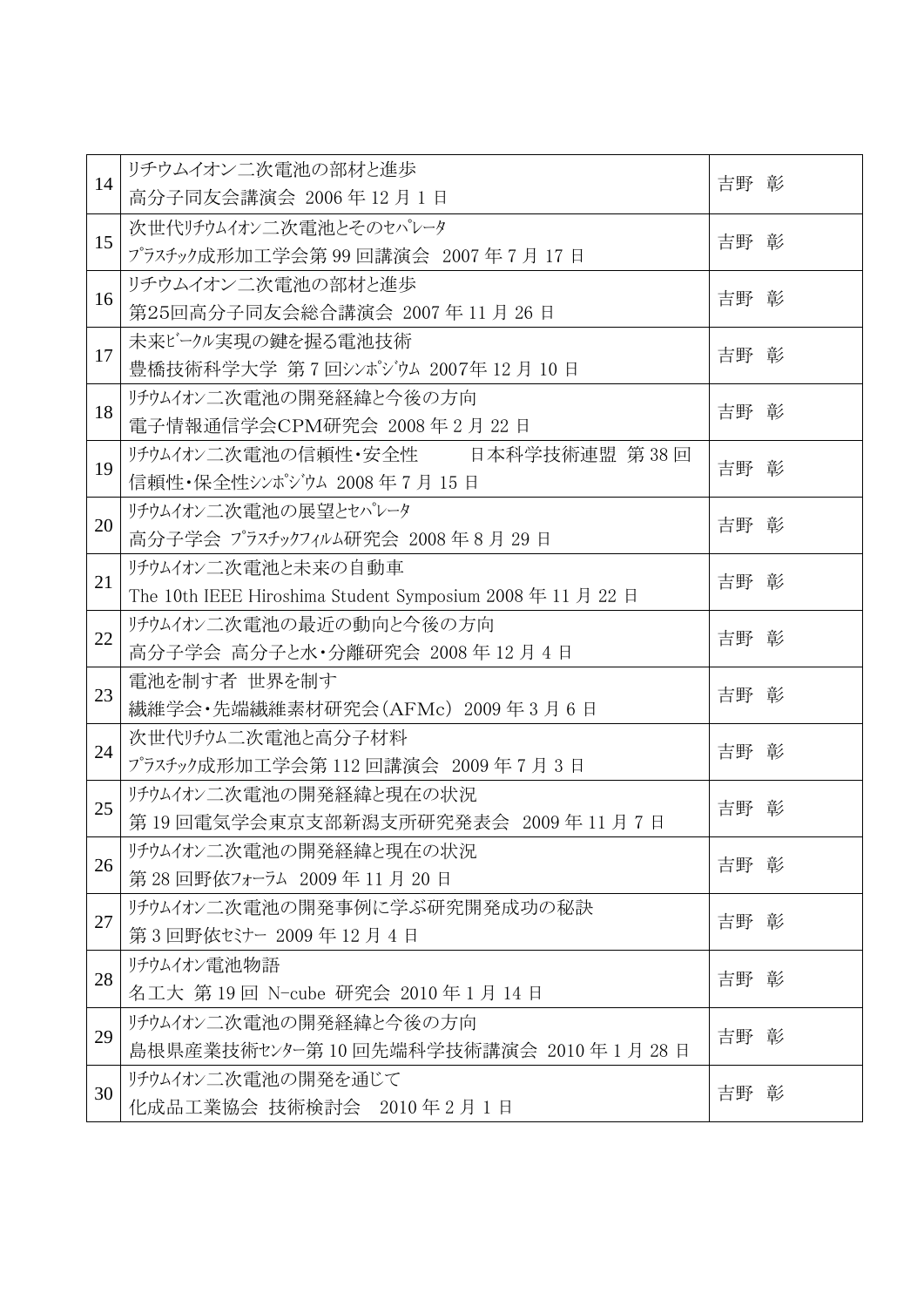| 31 | 急を告げる二次電池業界の現状と今後の方向<br>精密工学会中国四国支部特別講演会 2010年4月2日             | 吉野 彰 |
|----|----------------------------------------------------------------|------|
| 32 | リチウムイオン電池のこれまでの進化と電池材料<br>第7回 EV 用リチウムイオン電池研究会フォーラム 2010年4月26日 | 吉野 彰 |
| 33 | リチウムイオン二次電池の開発を通じて<br>化成品工業協会 技術検討会 2010年7月15日                 | 吉野 彰 |
| 34 | リチウムイオン電池の現状と将来展望<br>繊維学会・第41回夏季セミナー 2010年8月27日                | 吉野 彰 |
| 35 | 急を告げる二次電池業界の現状と今後の方向<br>日本機械学会中国四国支部特別講演会 2010年9月27日           | 吉野 彰 |
| 36 | リチウムイオン二次電池の開発経緯と今後の方向<br>近畿化学協会第32回研修講座 2010年10月2日            | 吉野 彰 |
| 37 | リチウムイオン二次電池の現状と今後の展望<br>電気学会電気材料懇談会 2010年 10月 20日              | 吉野 彰 |
| 38 | リチウムイオン二次電池の現状と今後の方向<br>日本化学会 関東支部 講演会 2010年 10月 21日           | 吉野 彰 |
| 39 | リチウムイオン二次電池の現状と将来展望<br>電気化学会九州支部 秋季講演会 2010年 10月 28日           | 吉野 彰 |
| 40 | 最新のLi-B 動向<br>第53回エレクトロニクス実装学会セミナー 2010年11月17日                 | 吉野 彰 |
| 41 | リチウムイオン二次電池の開発経緯と今後の展望<br>繊維学会 繊維の応用講座 2010年11月18日             | 吉野 彰 |
| 42 | リチウムイオン電池の現状とLIBTEC について<br>炭素材料学会 2月セミナー 2011年2月4日            | 吉野 彰 |
| 43 | リチウムイオン電池の現状と課題<br>高分子学会 高分子と水・分離に関する研究会 2011年3月17日            | 吉野 彰 |
| 44 | リチウムイオン電池の開発の現状<br>高分子学会 11-2 ポリマーフロンティア 21 2011 年 6 月 10 日    | 吉野 彰 |
| 45 | Li イオン電池の開発状況とLIBTEC の事業紹介<br>近畿化学協会 近化協電池セミナー 2011年11月6日      | 吉野 彰 |